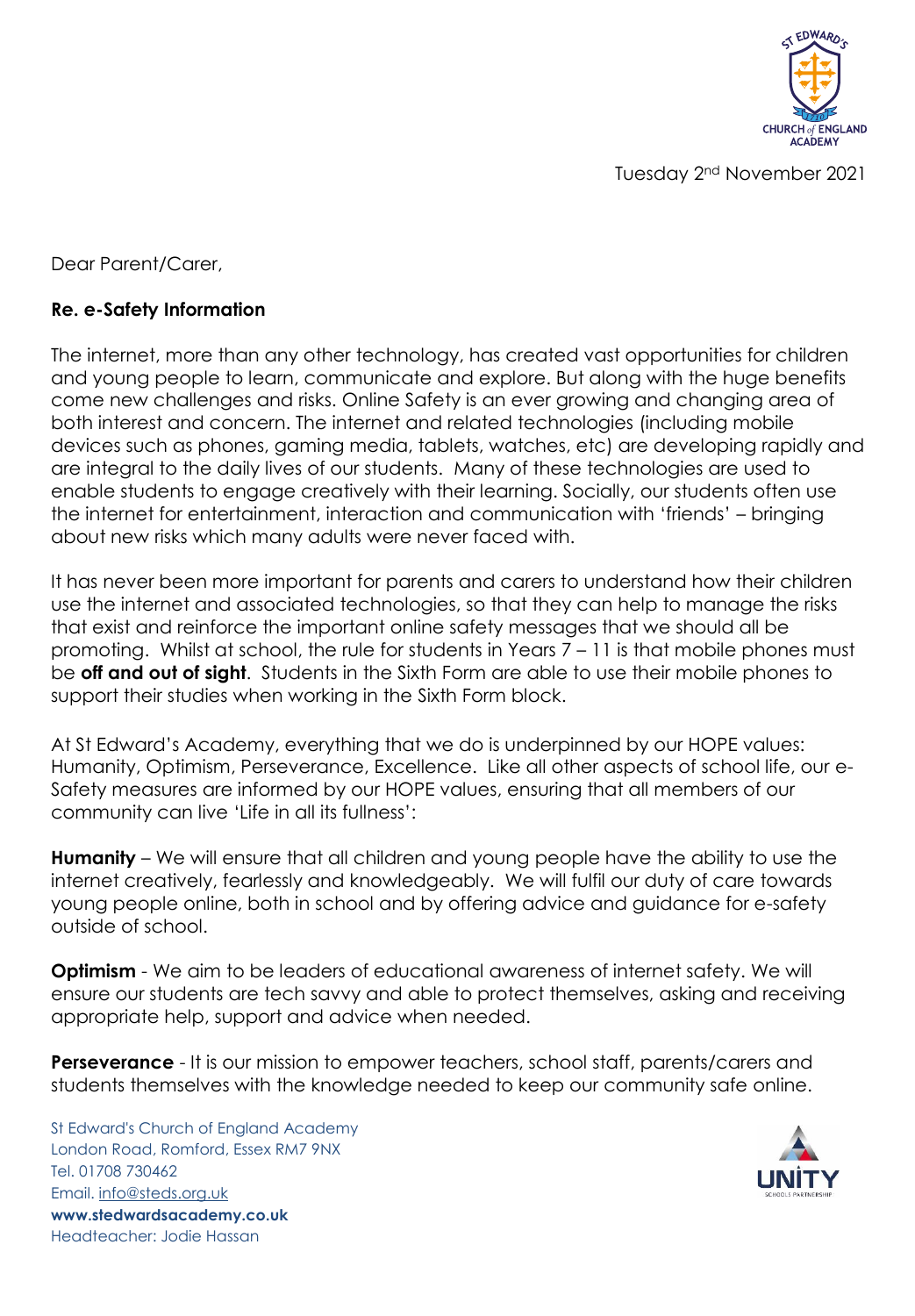

**Excellence** - We live by our HOPE values that run through our entire school, our staff and policy and procedure and every student experience. Our HOPE values are a set of principles that guide our behaviours and the way we interact amongst ourselves and with others - in person and online.

We use national expertise to inform our e-Safety practice. It is our aim that our students are able to navigate the internet safely and to their advantage. We achieve this through equipping school staff, parents/carers and students with the knowledge they need on matters related to young people and families in a digital world. This will enable students, parents/carers and staff to understand online dangers and the strategies to best react should an incident arise.

You can find out more about how children and young people use social media, the apps they use, the risks they face, how to use privacy settings, and advice and tips about how to talk to your children using the following attachments:

- Young people and Social Networking Sites
- Snapchat Checklist
- Instagram Checklist
- Facebook Checklist
- Twitter Checklist
- e-Safety: Home and Family Guidelines

There is a lot of support available to keep your child safe online. Below are some useful links to help parents and carers:

- [Thinkuknow](https://www.thinkuknow.co.uk/) advice from the National Crime Agency to stay safe online
- [Internet](https://www.internetmatters.org/?gclid=EAIaIQobChMIktuA5LWK2wIVRYXVCh2afg2aEAAYASAAEgIJ5vD_BwE) matters support for parents and carers to keep their children safe online
- [Parent](https://parentinfo.org/) info support for parents and carers to keep their children safe online
- [LGfL](https://www.lgfl.net/online-safety/default.aspx) support for parents and carers to keep their children safe online
- [Net-aware](https://www.net-aware.org.uk/) support for parents and carers from the NSPCC
- [Childnet](https://www.childnet.com/parents-and-carers/parent-and-carer-toolkit) offers a toolkit to support parents and carers of children of any age to start discussions about their online life, to set boundaries around online behaviour and technology use, and to find out where to get more help and support
- Let's Talk [About](https://www.ltai.info/staying-safe-online/) It has advice for parents and carers to keep children safe from online radicalisation
- UK Safer [Internet](https://www.saferinternet.org.uk/advice-centre/parents-and-carers) Centre has tips, advice, guides and other resources to help keep children safe online, including parental controls offered by home internet providers and safety tools on social networks and other online services
- [SafetyDetectives](https://www.safetydetectives.com/blog/parents-guide-for-safe-youtube-and-internet-streaming-for-kids/) Parents' Guide for safe YouTube and Internet streaming

St Edward's Church of England Academy London Road, Romford, Essex RM7 9NX Tel. 01708 730462 Email. [info@steds.org.uk](mailto:info@steds.org.uk) **www.stedwardsacademy.co.uk** Headteacher: Jodie Hassan